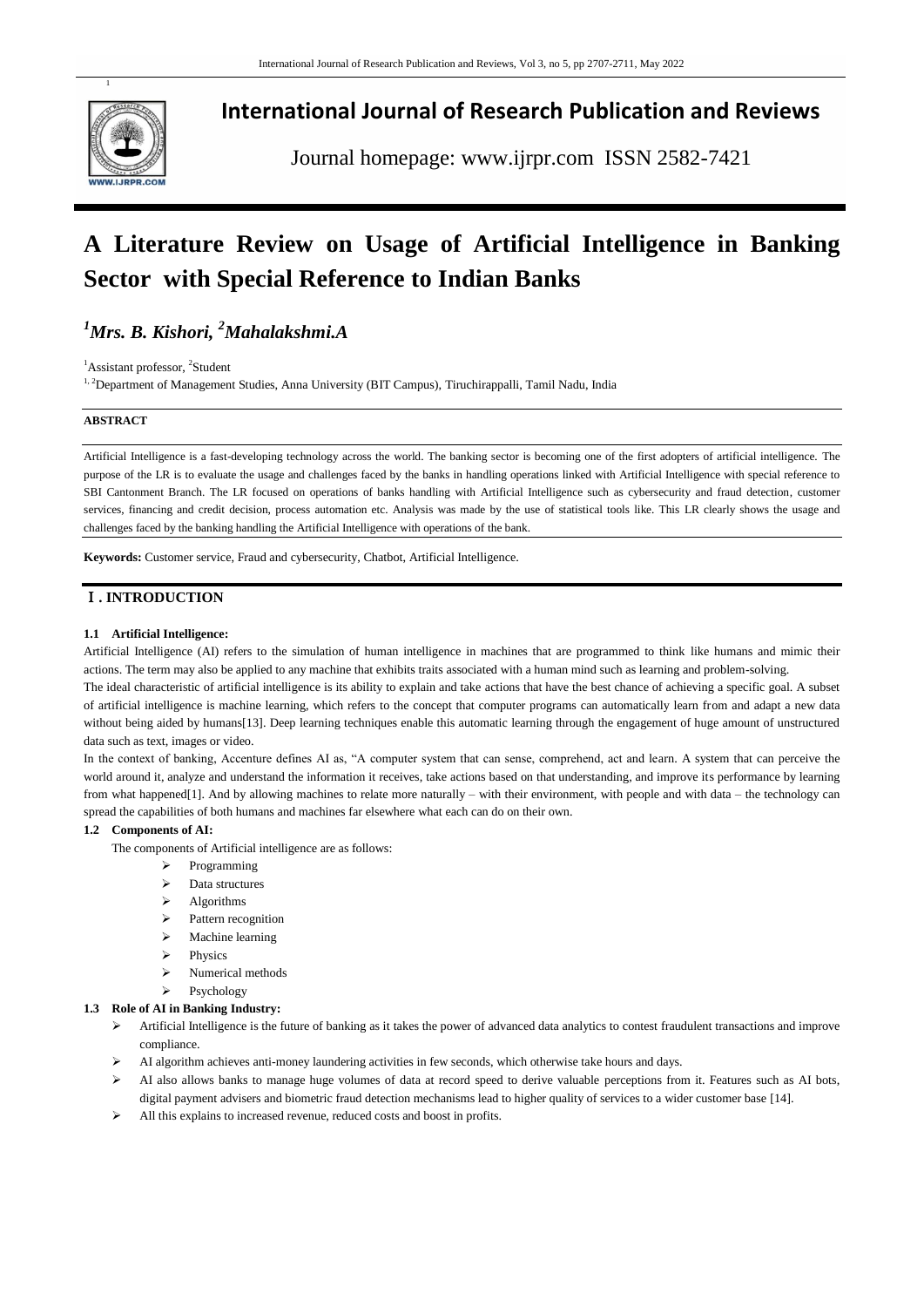# Ⅱ**. AI TECHNOLOGY SYSTEMS IN BANKING SECTORS**

Artificial Intelligence technology systems used in banking sectors are

- $\triangleright$  Robotics
- $\triangleright$  Computer vision
- $\blacktriangleright$  Language
- $\triangleright$  Virtual agents
- Machine Learning

### **2.1. Reasons for adoption of AI in banking Sectors:**

- To improve operational efficiency.
- To recognize fraud and security risk.
- $\triangleright$  To accomplish large volume of data.
- $\triangleright$  To make decision successfully.
- $\triangleright$  To assist the customer for their queries.
- $\triangleright$  Easily find the credit worthiness of an individual and a company.
- Generates compliance report for fraudulent transaction.
- Easily capture the data from KYC document using OCR Technique.

#### **2.2. Areas of Artificial Intelligence in Banks:**

Many areas where banks are utilizing AI to efficient the processes:

- Fraud and Cybersecurity
- Customer service
- $\triangleright$  Compliance
- Financing and Loan (Credit Assessment)
- $\triangleright$  Business process management
- Marketing

#### **2.3. Banks using AI in India:**

Some of the banks I will refer which are

- State Bank of India
- Canara Bank
- $\triangleright$  HDFC
- $\triangleright$  ICICI
- $\triangleright$  Axis Bank
- $\triangleright$  Bank of Baroda
- > Andhra Bank
- Kotak Mahindra Bank

#### **State Bank of India (SBI):**

State Bank of India (SBI) is the largest public sector banking services provider in the country. To deliver effective banking services, the bank capitalizes on artificial intelligence. SBI Intelligent Assistant (SIA), an AI-powered smart chat assistant, addresses customer enquiries instantly and helps them with everyday banking tasks like a human does. Developed by an AI banking platform Payjo, this smart chat assistant is equipped to handle nearly 10,000 enquiries per second or 864 million in a day, which is almost 25% of the queries are processed by Google each day, reports noted[12].

# **Canara Bank:**

 It launched Mitra; a humanoid robot developed by Bengaluru based Inventio Robotics which helps customers navigate the bank. Another one Candi, which is slightly smaller than Mitra is supplementing the human resource[12].

#### **HDFC:**

HDFC is another Indian banking and financial services firm that uses AI. The bank"s smart chatbot called "Eva" works with Google Assistant on millions of Android devices to solve customers" queries and provides them with better services. HDFC also has an AI-enabled chatbot, On Chat, which launched on Facebook Messenger in 2016[12].

# **ICICI:**

ICICI Bank, a leading private sector bank in India, has applied software robotics in over 200 business processes across diverse functions of the company. Through this, the bank became the first in the country to deploy an AI system at a large scale in various processes[12].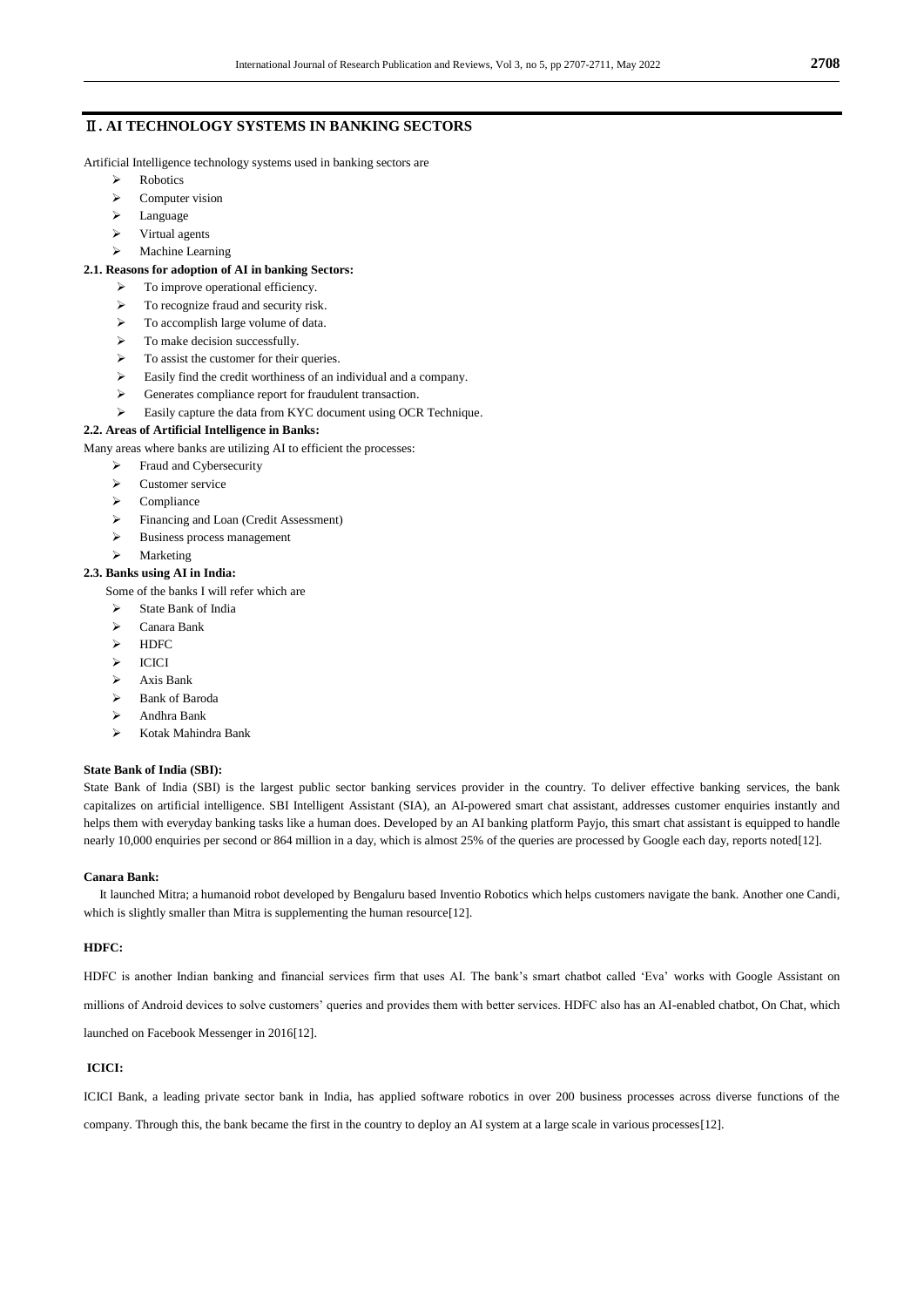#### **Axis Bank:**

 Axis bank allows its customers to talk about their banking issues anytime, anywhere through an AI-powered bot. India"s third-largest private sector bank in July 2020 unveiled a conversational interactive voice response (IVR) system, called AXAA[12].

#### **Bank of Baroda:**

Bank of Baroda is another public sector lender advancing banking services and reducing the cost of managing accounts while focusing on improving customer service through AI. The bank uses advanced gadgets like an artificial intelligence robot named Baroda Brainy and Digital Lab with free Wi-Fi services. It also has a chatbot named ADI (Assisted Digital Interaction)[12].

#### **Andhra Bank:**

Andhra bank is a medium-sized public sector bank of India that merged with Union Bank of India in April 2020. As the bank has a network of branches, with numerous satellite offices in the country, it has adopted advanced technology. The bank uses an AI interactive assistant named "ABHi" to address customer queries immediately and effectively. This AI chatbot, developed by Floatbot, is integrated with Core Banking Servers (CBS) of Andhra Bank and will automate customer support for five crore account holders of the bank[12].

#### **Kotak Mahindra Bank:**

Kotak Mahindra uses a smart AI-enabled chatbot to power millions of Kotak customers with quick and available to answer banking queries round the clock. The chatbot, named Keya, is a bilingual voice Bot that comes integrated with Kotak"s phone-banking helpline and will augment the traditional interactive voice response (IVR) system[12].

# Ⅲ**. APPLICATIONS**

- Chatbot
- $\triangleright$  Fraud detection and Cybersecurity
- Loan and Credit decision
- Process Automation
- $\triangleright$  Tracking Market trends

### **Chatbot:**

Chatbots is a form of artificial intelligence (AI). This tool helps convenience for customersthey are automated programs that interact with customers like a human.

 In banking sectors, Chatbots allow customers to manage requests quickly and efficiently while acting as a listening network so that banks can better understand user behaviours, customer actions and deliver personalized offers and facilities.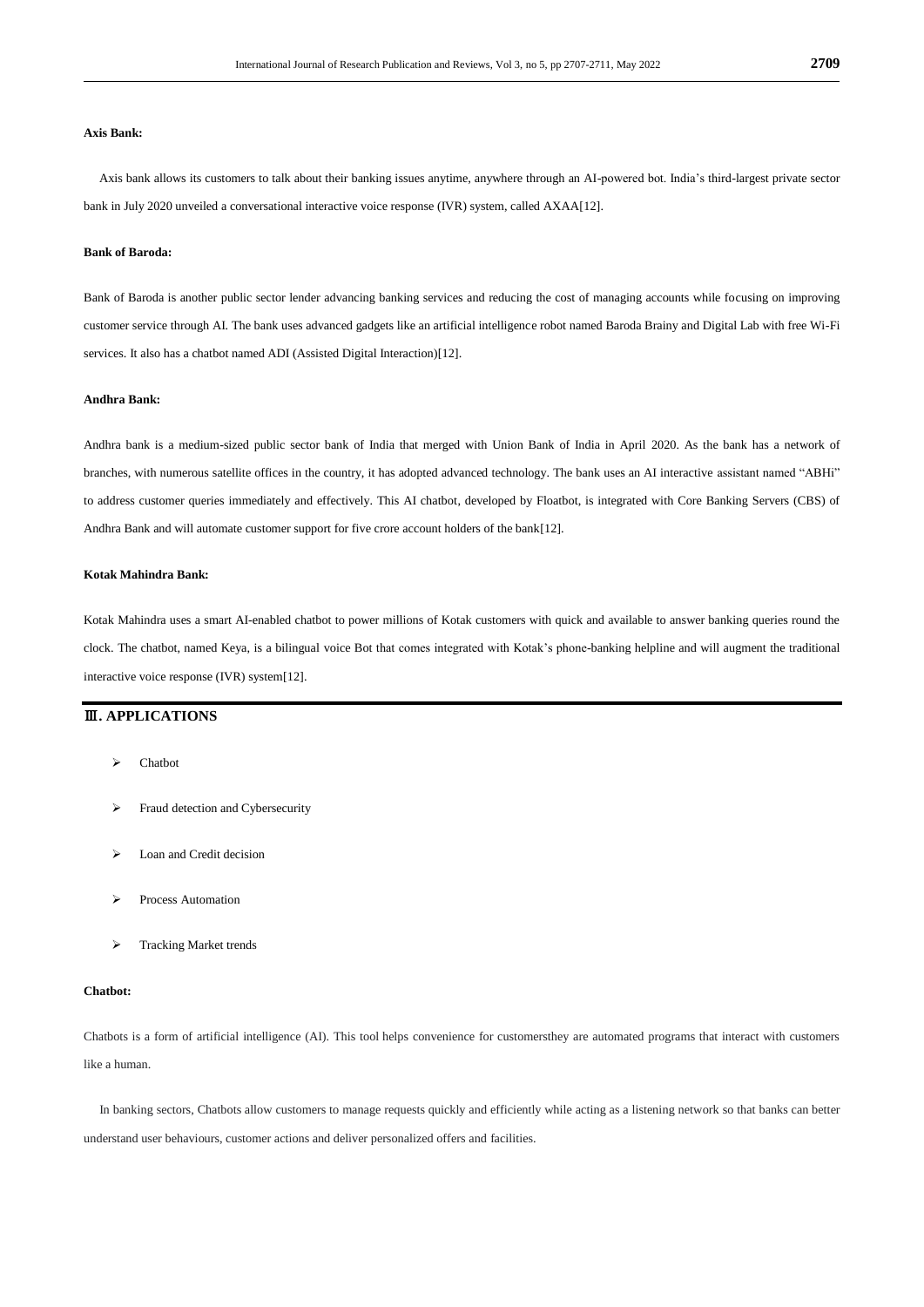#### **Fraud detection and Cybersecurity:**

Fraud detection is a set of actionsaccepted to prevent money or property from being obtained through false act.

In banking, fraud may include forging checks or using stolen credit cards.

Types of techniques used to detect fraud:

- [Data mining](https://searchsqlserver.techtarget.com/definition/data-mining) classifies, groups and segments data to search through millions of transactions to find patterns and detect fraud.
- [Neural networks](https://www.techtarget.com/searchenterpriseai/definition/neural-network) learn suspicious-looking patterns and use those patterns to detect them further.
- [Machine learning](https://www.techtarget.com/searchenterpriseai/definition/machine-learning-ML) automatically identifies characteristics found in fraud.
- [Pattern recognition](https://www.techtarget.com/whatis/definition/pattern-recognition) detects classes, clusters and patterns of suspicious behaviour [15].

#### **Cybersecurity:**

AI system can help detect zero-day malware, prioritize threats and take automated remediation actions.

It safeguards the client's assets.

 AI uses technology, procedures and methods designed to prevent network, programs and data from attack, damage, virus, hacking, data theft or unauthorized access.

#### **Loan and Credit decision:**

 Credit scoring, AI banks can capture data by analysing mobile phone activities, social media usage etc to capture a more accurate assessment of creditworthiness.

AI use Machine learning algorithm to predict credit default with more accuracy than the traditional methods.

#### **Process Automation:**

 **RPA-** Robotic Process Automation algorithm.

RPA helps the employees to focus on critical tasks in banks with related to customer needs.

RPA can make the process easier by capturing the data from the KYC documents using Optical Character Recognition technique (OCR).

# **Tracking Market trends:**

AI helps to process large volume of data to forecast the market trends, currency fluctuation and stock.

Robotic advisor assists the merchants in the account opening process and advises them on financial planning.